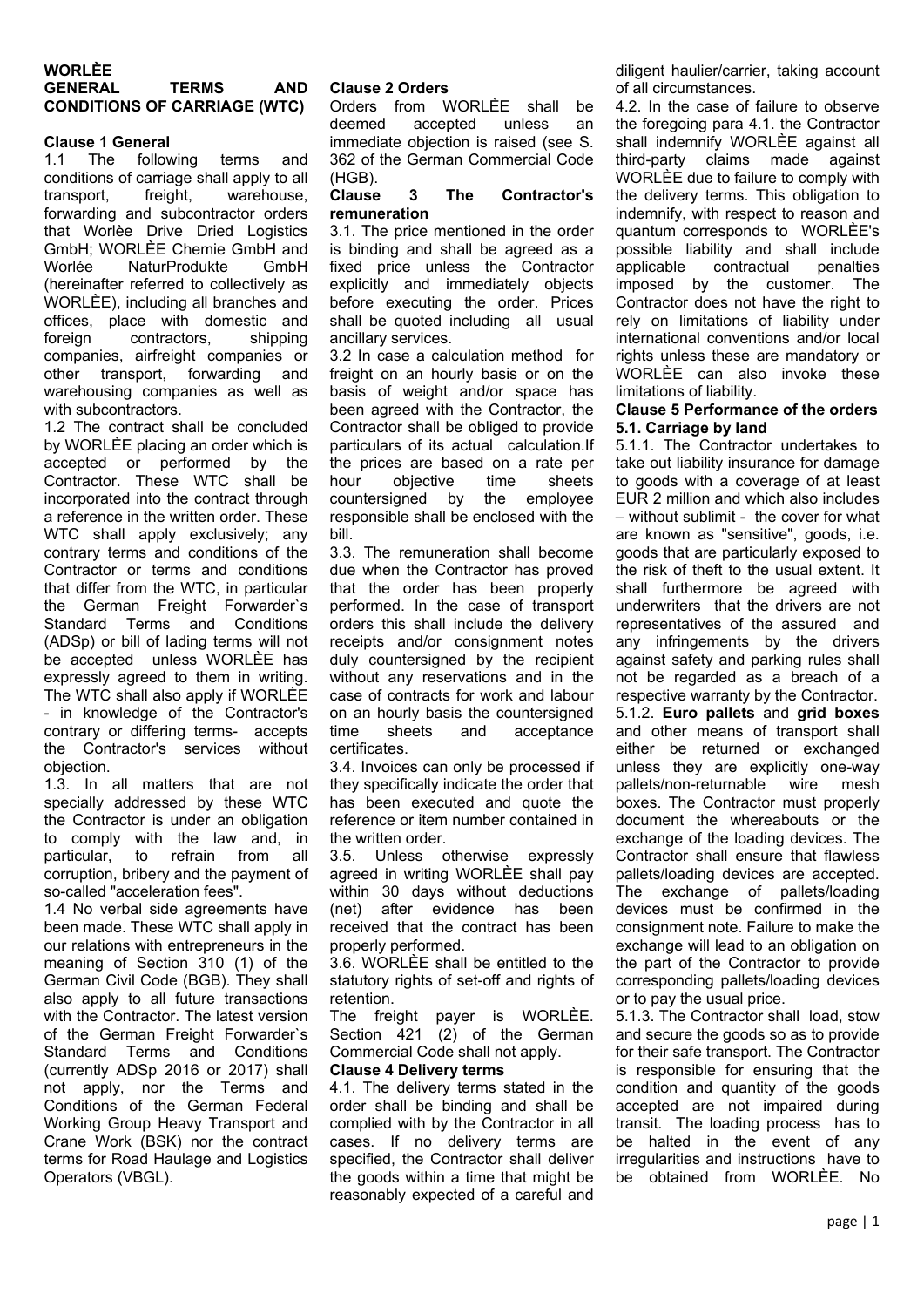further loading may be carried out without instructions from WORLÈE.

The Contractor or the Contractor's driver shall be responsible for checking that the goods to be shipped are properly loaded and secured. Acceptance based on number of items is agreed. If acceptance based on the number of items should not be possible, WORLÈE must be informed immediately. A remark by the driver on the (CMR) consignment note stating that he could not check the number of items shall not release the Contractor from liability. The driver must check the consignments for any defects in the packaging and, if any exist, immediately seek instructions. If the packaging is defective, soiled, inadequate or opened, this must be noted in writing on the (CMR) consignment note. WORLÈE must be notified immediately in the case of irregularities of any kind in order to<br>give instructions for the further instructions for the further procedure.

5.1.5. The Contractor shall carry out proper interface checks. In the case of packed pallets the number and condition of the individual packages must be verified by carrying out spot checks.

5.1.6. After loading, it shall be necessary to set out on the journey immediately taking the shortest route unless a special route or a specially agreed delivery time has been agreed. For consignments accepted on WORLÈE's instructions **transshipment and consolidation with other goods** is generally prohibited. According to CMR 26.1, a special interest in the **on-schedule provision of the truck** and the **on-time delivery of the goods** as specified in the transport order is declared and agreed. The additional freight has been taken into account when agreeing the remuneration.

5.1.7. The Contractor shall only employ **drivers who are EU citizens** or **have a valid working permit**. This must be carried on the person by all non-EU citizens and presented to WORLÈE on request. The Contractor undertakes to indemnify WORLÈE against all claims resulting from any breach of this obligation.

5.1.8. The Contractor must provide and keep a **valid ATP certificate** and **customs seal acknowledgements**  as well as **transport permits** and **licences**. The Contractor shall verify and check whether all documents that are necessary and useful for the performance of the transport are at hand and shall obtain and provide all required approvals that need to be produced, **including any visas that are required.** 

5.1.9. The Contractor's driver shall have the fact of delivery and the condition of the goods properly confirmed by the consignee at the time of delivery. No payment will be made without the original delivery receipt.

5.1.10. Loading and unloading times are included in the agreed freight and shall not be paid for separately. Demurrage and detention will be paid if agreed and provided the Contractor proves the corresponding damage or the loss of a follow-up order. As evidence a especially created document will be accepted which states and contains date, time, and a stamp and a signature from the loading and unloading point or customs agent or similar offices. Provided that the default in loading or unloading is responsibility of WORLÈE or the responsibility of the sender and/or the consignee and the vehicle had been provided at the loading or unloading point on time, WORLÈE shall pay a maximum compensation of **EUR 180.00** in the western European transport area for each full day in the case of curtain trailers. The arrangements for the Eastern European transport area and for hard body trucks must be individually agreed at the time when the order is placed.

5.1.11. If the **loading and unloading**  is carried out by the driver, the Contractor shall be liable for any damage. The driver shall be regarded as the Contractor's vicarious agent.

5.1.12. **Hazardous Goods** In the case of hazardous goods the Contractor undertakes to ensure that the vehicle is completely equipped in accordance with the Regulations<br>concerning the Transport of concerning the Transport of Hazardous Goods (GGVS)/European Agreement concerning the International Carriage of Dangerous Goods by Road (ADR) and that the driver has and carries the necessary training certificate. Furthermore, the Contractor shall ensure that the driver strictly adheres to the GGVS/ADR provisions, especially those in relation to speed, driving times and routes. The driver must ensure that the required accompanying documents

and accident information sheets are handed over to the driver at the loading point. If this is not the case, WORLÈE must be notified immediately before departure.

**5.1.12. IN DEVIATION FROM SECTION 431 OF THE GERMAN COMMERCIAL CODE, LIABILITY IN ACCORDANCE WITH SECTION 449 OF THE COMMERCIAL CODE HAS BEEN AGREED TO AMOUNT TO 40 SDR PER KG RAW WEIGHT OF THE CONSIGNMENT DAMAGED OR LOST.**

**5.1.13. If the goods are carried in a national pre- or onward carriage as a leg of a border crossing international carriage by road the CMR Convention applies for the pure national leg by agreement . This shall be the case even if no CMR consignment note is handed over to the Contractor along with the goods.** 

## **5.2 Warehousing**

5.2.1. The warehouse keeper/Contractor undertakes to provide a clean and dry warehouse for the proper storage of the stored goods that is suitable for the goods in every respect.

5.2.2. The goods must be stored separately and segregated from the goods of other storing parties.

5.2.3. Every movement of goods, their receipt and stock removal must be properly and comprehensibly recorded.

5.2.4. The warehouse must be protected against access by against access by unauthorized outsiders who do not belong to the company. Regular bodily search of the warehouse personnel must be carried and which have to be documented also with respect to potential theft.

5.2.5. Keys may only be handed out to the Contractor's personnel. Every time that the warehouse is opened and closed the name of the person and the time must be documented. When locking the warehouse an alarm system connected to the police must be put into active mode.

5.2.6. Any damage or loss must be reported to WORLÈE without undue delay.

5.2.7. Consignments may only be collected by persons who prove their identity as persons entitled to remove goods on the basis of original warehouse removal certificates or